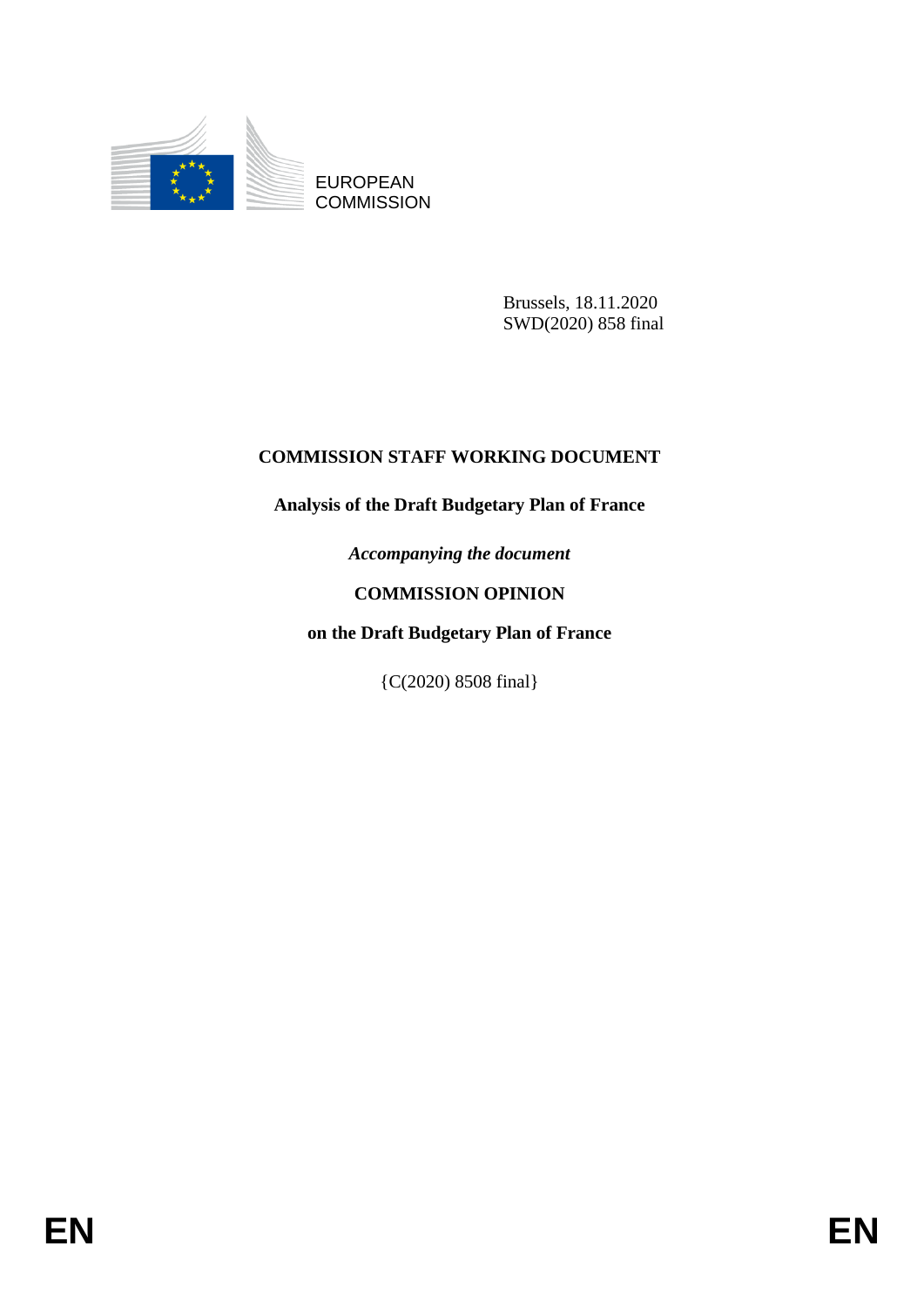# **Table of Contents**

| 1.   |                                                                          |  |
|------|--------------------------------------------------------------------------|--|
| 2.   | Macroeconomic developments underlying the draft budgetary plan 4         |  |
| 3.   |                                                                          |  |
| 3.1. |                                                                          |  |
| 3.2. |                                                                          |  |
| 4.   |                                                                          |  |
| 4.1. |                                                                          |  |
| 4.2. |                                                                          |  |
| 5.   | Annex – Mandatory variables not included in the Draft Budgetary Plan  17 |  |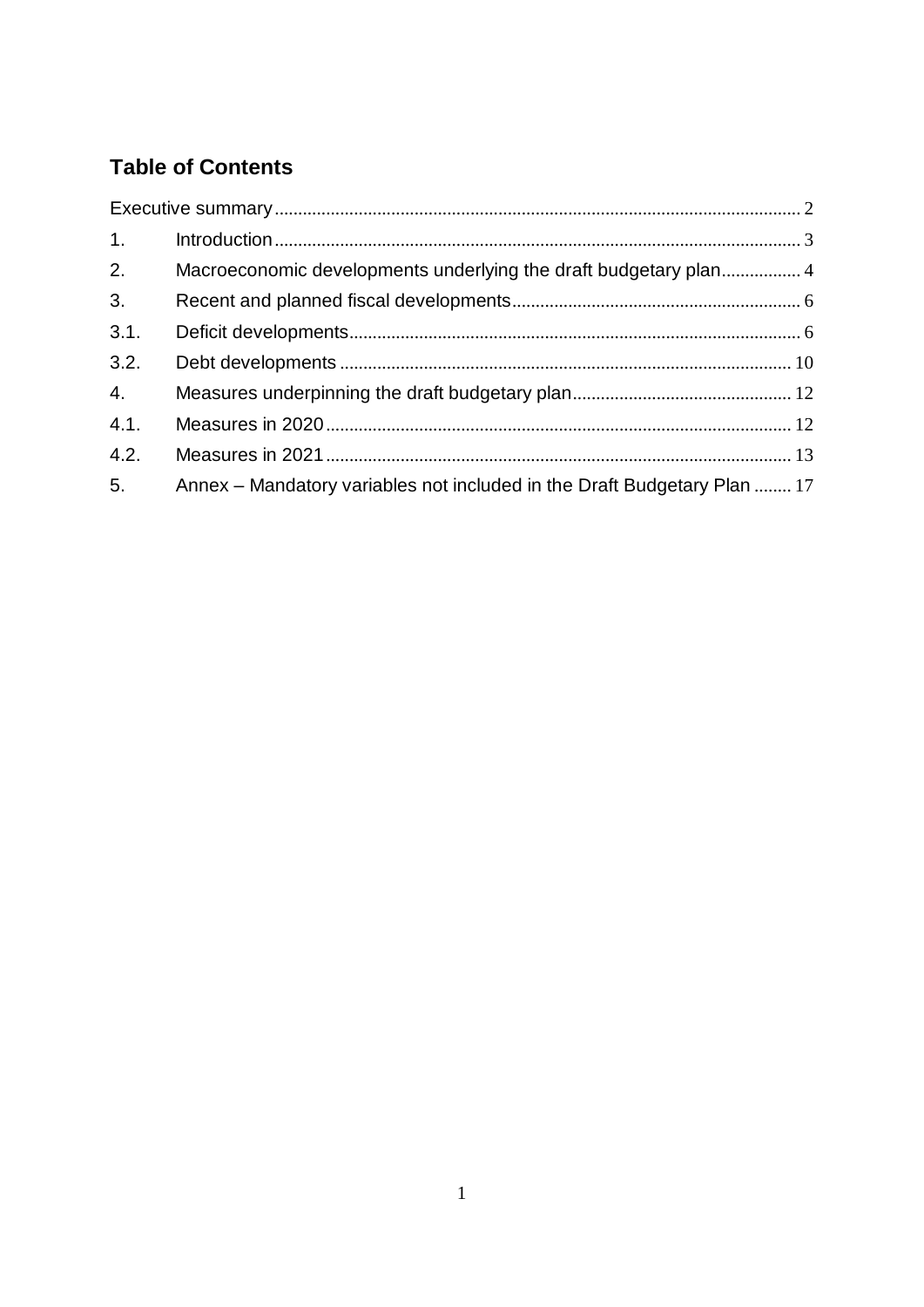#### <span id="page-2-0"></span>**EXECUTIVE SUMMARY**

- After growth of 1.5% of GDP in 2019, economic activity is set to contract sharply in 2020, by 10% according to the Draft Budgetary Plan and by 9.4% according to the Commission autumn forecast. For 2021, the Draft Budgetary Plan projects GDP to expand by 8%. In turn, the Commission projects GDP to grow by 5.8% in 2021.
- In the Draft Budgetary Plan, the headline balance is expected to deteriorate sharply in 2020, reaching a deficit of 10.2% of GDP and improving to a deficit of 6.7% of GDP in 2021. In 2021, this includes assumed grants from the Recovery and Resilience Facility (RRF) of 0.7% of GDP, which are included in the revenue projections. According to the Commission, France is projected to have a headline deficit of 10.5% of GDP in 2020 and 8.3% of GDP in 2021. For the time being, since the submission of the Recovery and Resilience Facility and subsequent approval are only expected to take place in 2021, the Commission forecast includes only 0.2% of GDP pre-financing of Recovery and Resilience Facility grants in the budgetary projections for 2021 and treats them as a financial transaction with no impact on the budget balance, but with a public debt-reducing impact.
- Deficit-increasing emergency measures adopted in 2020 to fight the pandemic and to assuage its adverse socio-economic effects amount to 2.9%<sup>1</sup> of GDP. They comprise, among others, extraordinary healthcare expenditure, funding of a broad partial unemployment scheme and subsidies to support small and medium-sized enterprises. Liquidity measures and public guarantees aimed to support firms, amount to about 18.1%<sup>2</sup> of GDP and do not entail immediate significant budgetary impact. Overall, the measures taken by France in 2020 were in line with the guidelines of the Commission Communication of 13 March 2020 on a coordinated economic response to the COVID-19 outbreak.
- The planned new measures to support the recovering economic activity amount to 0.2% of GDP in 2020 and to 1.6% in 2021. For 2021, these include expenditure measures estimated at 1.1% of GDP and revenue measures of 0.4% of GDP. These measures target the promotion of youth employment, the acceleration of the environmental transition, competitiveness and the increase in public research and development.
- Public debt stood at 98.1% of GDP at end of 2019. On 20 May 2020, the Commission has prepared a report under Article 126(3) TFEU analysing whether France was compliant with the deficit and debt criteria of the Treaty. Overall, the analysis suggested that the deficit and debt criteria as defined in the Treaty and in Regulation (EC) No 1467/1997 were not fulfilled. In light of the exceptional uncertainty created by the outbreak of COVID-19 and its

<sup>&</sup>lt;sup>1</sup> This figure is net of EUR 4.1 billion savings in healthcare expenditure execution and of the EUR 1 billion special contribution from the supplementary health insurance providers.

<sup>&</sup>lt;sup>2</sup> This figure includes the guarantees provided by France in the context of EU-wide initiatives, such as SURE and the EIB's Pan-European Guarantee Fund, and of IMF. It also includes advances and compensation for tax revenue losses to local authorities. Liquidity measures and guarantees excluding these items amount to 17.5% of GDP.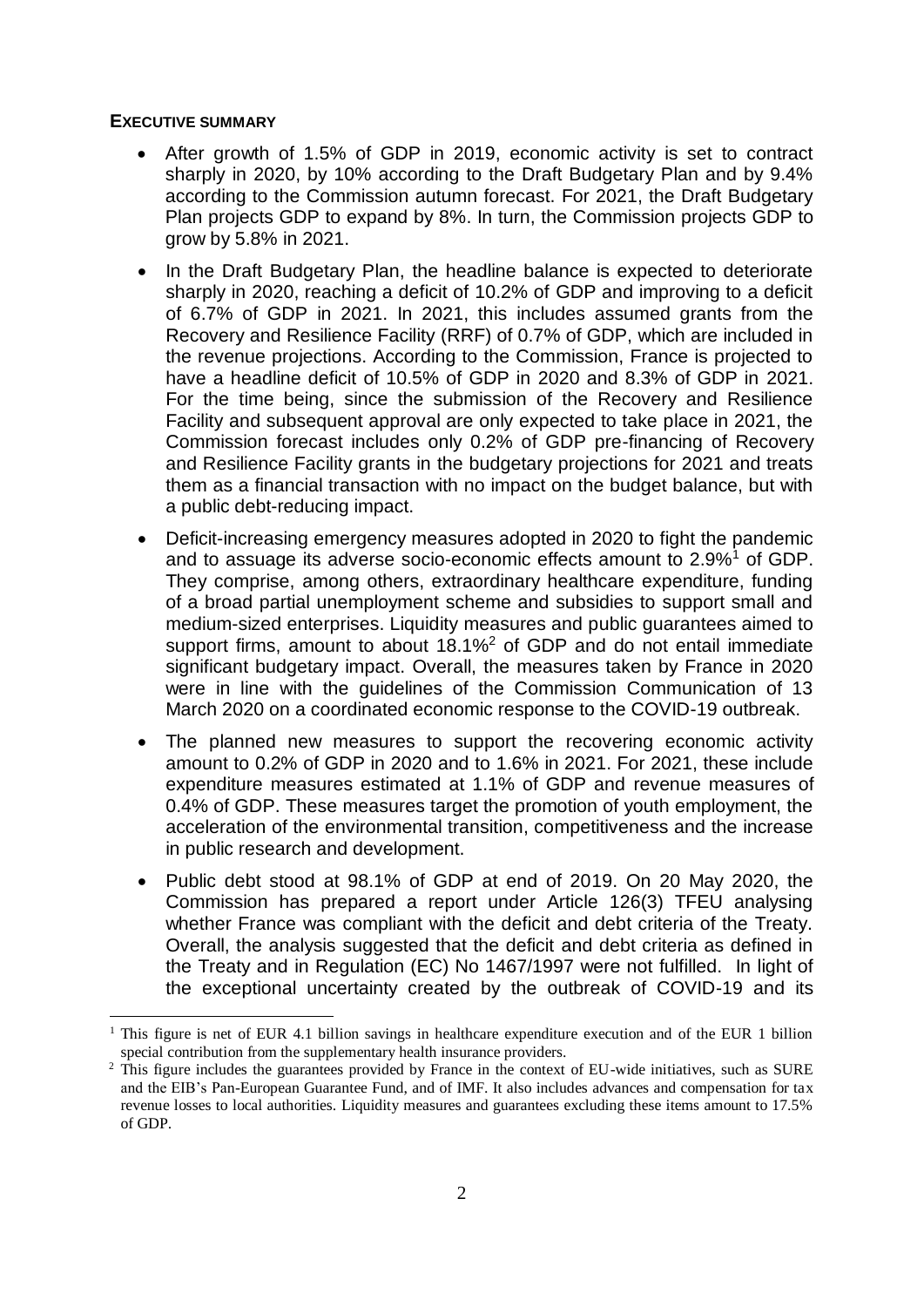extraordinary macroeconomic and fiscal impact, including for designing a credible path for fiscal policy, which will have to remain supportive in 2021, the Commission considered that a decision on whether to place Member States under the Excessive Deficit Procedure should not be taken.

- According to the Draft Budgetary Plan, the public debt-to-GDP ratio is planned to rise to 117.5% of GDP in 2020, before declining to 116.2% in 2021. In its autumn forecast, the Commission projects public debt to reach 115.9% of GDP in 2020 and to increase further, to 117.8% in 2021.
- Most of the measures set out in the Draft Budgetary Plan of France are supporting economic activity against the background of considerable uncertainty. However, some measures appear not to be temporary or matched by offsetting measures, namely a permanent reduction in taxes on production and the increase of healthcare personnel's wages, amounting together to 0.7% of GDP according to the Commission forecast, which are not matched by offsetting measures. Given the level of France's government debt and high sustainability challenges in the medium term before the outbreak of the COVID-19 pandemic, it is important for France to ensure that, when taking supportive budgetary measures, fiscal sustainability in the medium term is preserved. At the same time, it would be useful to regularly review the use, effectiveness and adequacy of the support measures and stand ready to adapt them as necessary to changing circumstances.

#### <span id="page-3-0"></span>**1. INTRODUCTION**

This document assesses the economic and budgetary projections contained in the 2021 Draft Budgetary Plan of France (hereafter called the Plan), which was submitted on 15 October 2020 in compliance with Regulation (EU) No 473/2013.

On 20 March 2020, the Commission adopted a Communication on the activation of the general escape clause of the Stability and Growth Pact and on 23 March 2020 the Ministers of Finance of the EU Member States agreed with the Commission assessment. The clause facilitates the coordination of budgetary policies in times of severe economic downturn. The activation of the general escape clause allows for a temporary departure from the adjustment path towards the medium-term budgetary objective of each Member State, provided that this does not endanger fiscal sustainability in the medium term. The general escape clause does not suspend the procedures of the Stability and Growth Pact. It allows Member States to depart from the budgetary requirements that would normally apply while enabling the Commission and the Council to undertake the necessary policy coordination measures within the framework of the Pact.

Public finances in 2021 are also expected to be influenced by the proposed establishment of the Recovery and Resilience Facility (RRF), alongside the proposal for the reinforced long-term budget of the EU for 2021-2027. The RRF is envisaged to provide a total envelope of €672.5 billion in loans and non-repayable financial support (grants) to support the implementation of investments and reforms in the EU Member States. The 2021 Draft Budgetary Plan of France takes into account the implementation of the reforms and investments, and their associated costs, envisaged under the Recovery and Resilience Facility (RRF).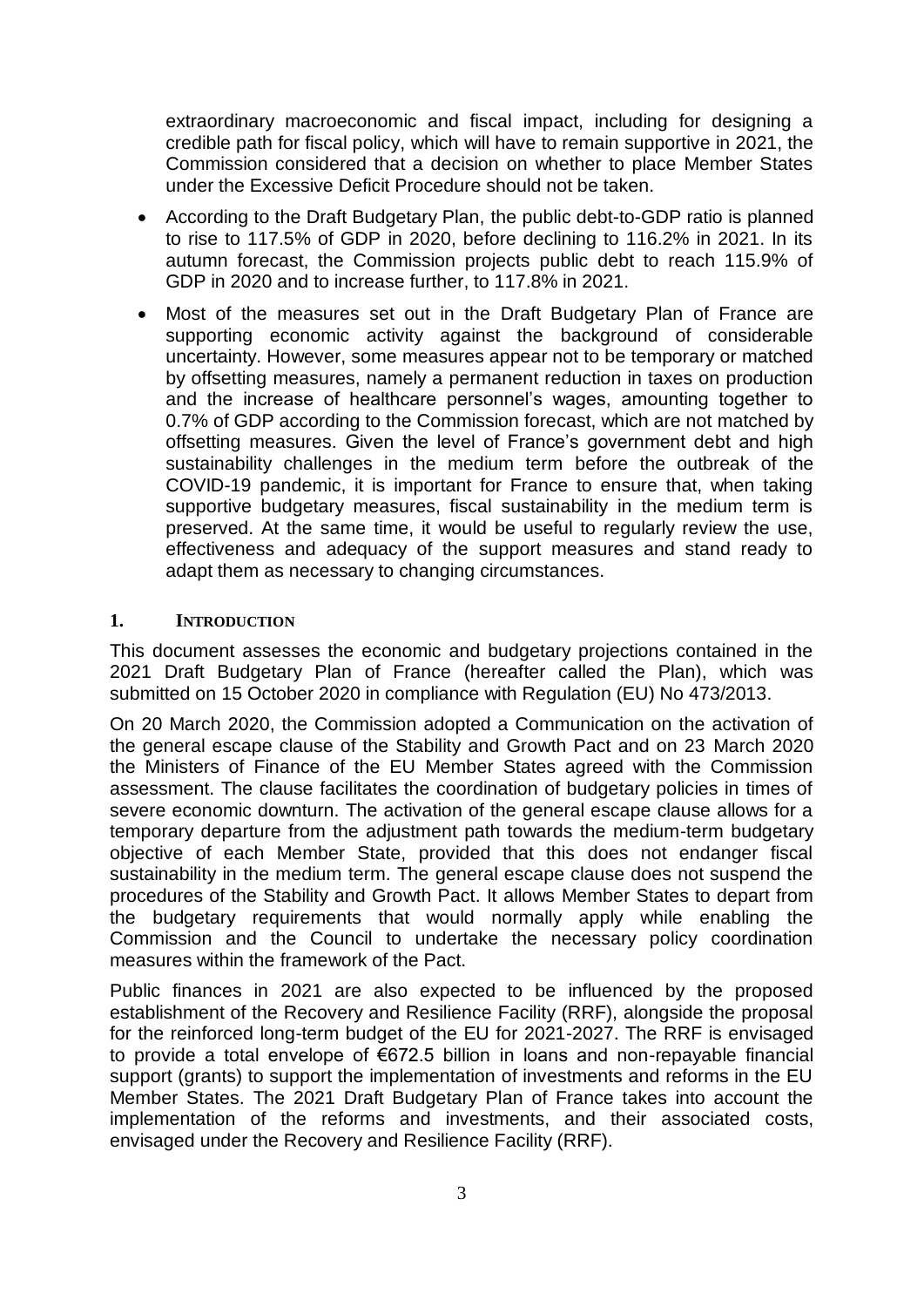On 20 May 2020, the Commission issued a report under Article 126(3) TFEU, as France's general government deficit in 2020 was planned to exceed the 3% of GDP Treaty reference value and France did not make sufficient progress towards compliance with the debt reduction benchmark in 2019. The report concluded that the deficit criterion was not fulfilled and that the debt criterion was not complied with. In light of the exceptional uncertainty created by the outbreak of COVID-19 and its extraordinary macroeconomic and fiscal impact, including for designing a credible path for fiscal policy, which will have to remain supportive in 2021, the Commission considered that a decision on whether to place Member States under the Excessive Deficit Procedure should not be taken.

As the debt ratio was 98.3% of GDP at the end of 2017 (the year in which France corrected its excessive deficit), and exceeded the 60% of GDP reference value, during the three years following the correction of the excessive deficit France is subject to the transitional arrangements until 2020 to make sufficient progress towards compliance with the debt reduction benchmark. As the debt ratio is projected to be 117.5% of GDP at the end of 2020, France is subject to the debt reduction benchmark as of 2021.

### <span id="page-4-0"></span>**2. MACROECONOMIC DEVELOPMENTS UNDERLYING THE DRAFT BUDGETARY PLAN**

The French economy is deeply impacted by the COVID-19 pandemic. To contain it, the government introduced generalised lockdown measures and border controls on March 17<sup>th</sup> for 8 weeks. Those measures started being gradually relaxed as of May 11<sup>th</sup>. The lockdown and the ensuing health protocols after the lifting of restrictions have entailed a large impact on economic activity. After expanding by 1.5% in 2019, the 2021 Draft Budgetary Plan forecasts a GDP contraction of 10.0% in 2020.<sup>3</sup> These projections embed a 2-percentage-point downward revision to GDP growth compared to the 2020 Stability Programme for France, with all domestic demand components but public consumption falling sharply and with also a negative contribution to growth by net exports.<sup>4</sup> For 2021, the Plan projects GDP to grow by 8%. The macroeconomic and fiscal outlook continue to be affected by high uncertainty due to the COVID-19 pandemic.

The abrupt drop in economic activity over the first two quarters of 2020 is set to be followed by a brisk recovery, especially in the third quarter of 2020. According to the Plan, private consumption and investment will rebound strongly. In particular, the partial winding down in the third quarter of the sizeable increase in household savings observed over the first semester of 2020 underpins the projected rebound of private consumption. Investment is also projected to rebound strongly in the second half of 2020 and to continue to sustain the recovery in 2021. Nevertheless, job losses, value chain disruptions, high uncertainty and liquidity constraints are expected to prevent a faster recovery of investment. In turn, net exports' contribution

<sup>&</sup>lt;sup>3</sup> Not calendar-adjusted.

<sup>4</sup> Following the adoption of new lockdown measures and enhanced fiscal support, on 4 November 2020 the French government presented the fourth amended Budget Law for 2020. This amendment considerably revises downwards the macroeconomic projections contained in the Draft Budgetary Plan and the fiscal targets therein. In particular, GDP is now set to contract by 11% in 2020.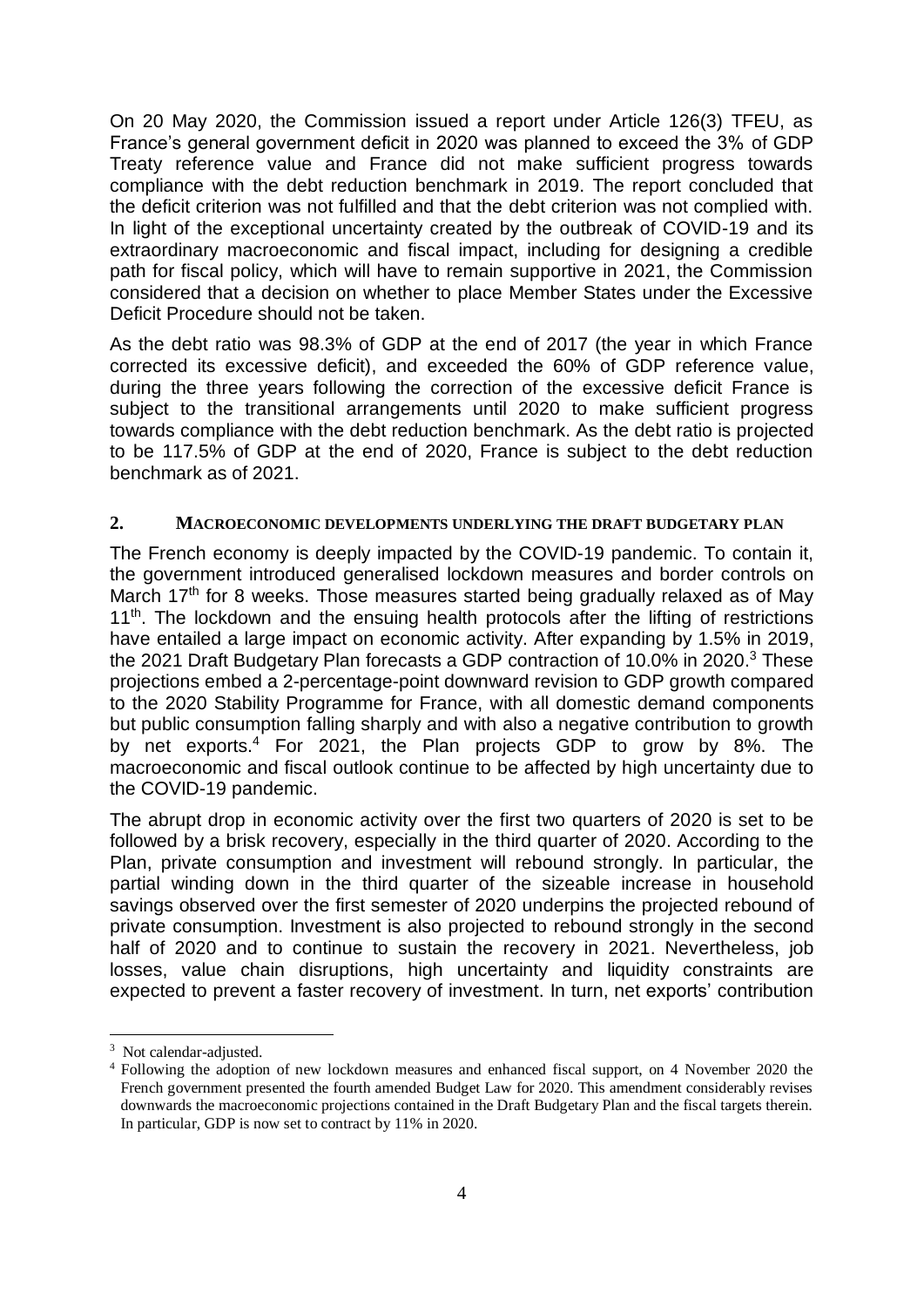to growth is expected to turn positive, whereas inventories are envisaged to weigh on growth. According to the Draft Budgetary Plan, the fiscal measures adopted by the government to mitigate firms' liquidity difficulties and to support households' income will be key to support the rebound. The recovery is expected to be uneven across sectors though, with the manufacturing sector resuming activity more quickly than the services sector, especially transport and food and accommodation services, where restrictions are expected to remain in place for longer.

This scenario differs somewhat from the Commission's projection in that the Plan projects a deeper contraction in 2020, followed by a brisker rebound. Specifically, according to the Commission 2021 autumn forecast, GDP is projected to decline by 9.4% in 2020, before rebounding by 5.8% in 2021.<sup>5</sup> According to the Commission forecast, private consumption and investment are projected to take the lead of the recovery in 2021, whereas the negative contribution of net exports to growth is expected to narrow significantly.

In its opinion<sup>6</sup>, the High Council of Public Finances (HCPF) considers that the government's projections for 2020 are prudent, whereas for 2021 the macroeconomic projections are considered as upbeat. The HCFP also highlights the level of activity projected for 2021 will largely depend on the evolution of the pandemic.

 $\overline{a}$  $5$  The cut-off date of the Commission forecast was the  $22<sup>nd</sup>$  of October. Since then, the first Insee estimate for the third quarter turned out to be significantly better than expected by the Commission, whereas the newly announces lockdown measures to contain the spread of the pandemic will weigh on the fourth quarter more strongly than foreseen in the Commission autumn forecast.

<sup>6</sup> Haut Conseil des Finances Publiques (2020), Avis nº HCFP-2020-5 relatif aux projets de finances et de financement de la sécurité sociale pour l'année 2021.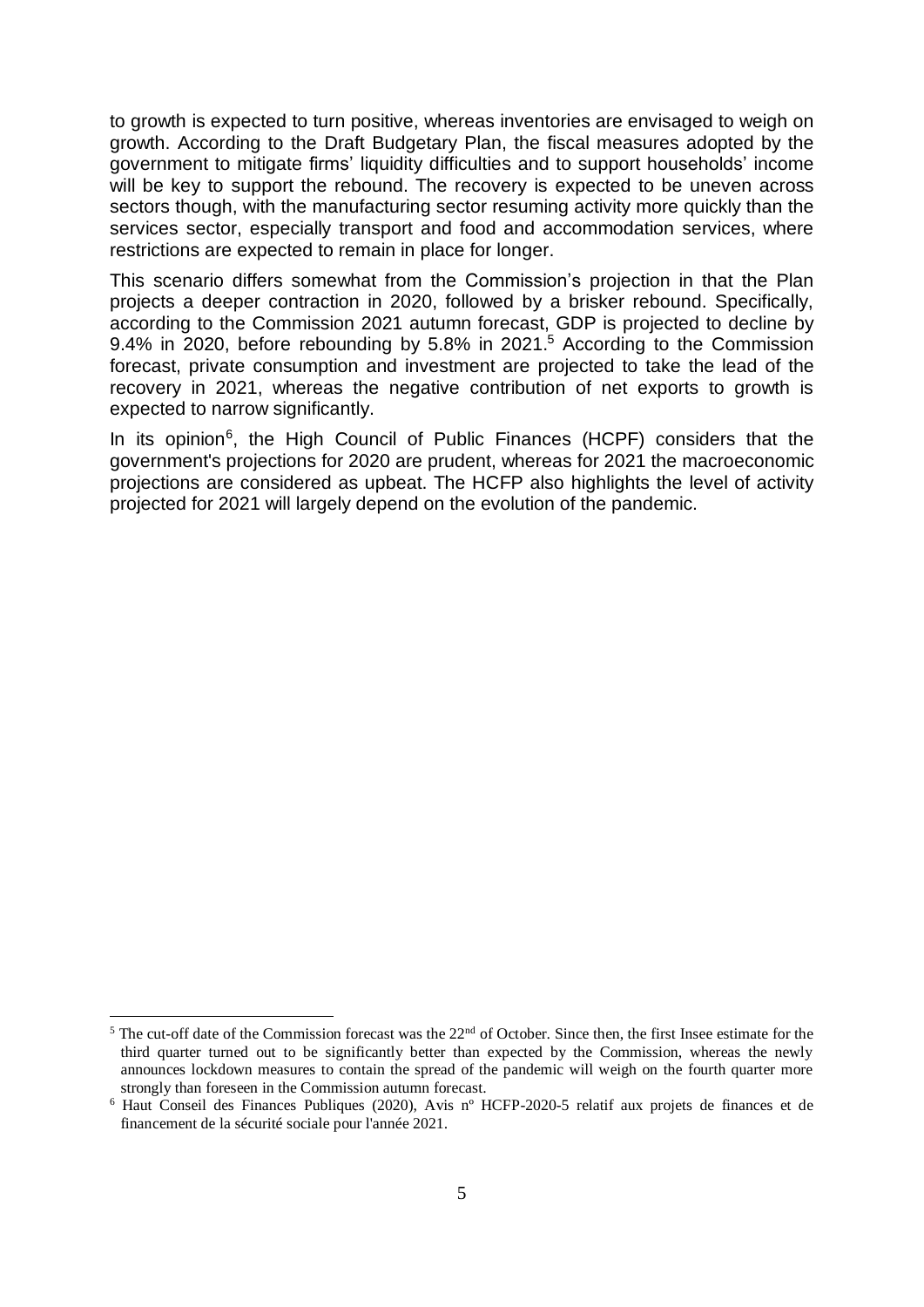|                                                                     | 2019       |           | 2020       |            | 2021      |            |            |
|---------------------------------------------------------------------|------------|-----------|------------|------------|-----------|------------|------------|
|                                                                     | <b>COM</b> | <b>SP</b> | <b>DBP</b> | <b>COM</b> | <b>SP</b> | <b>DBP</b> | <b>COM</b> |
| Real GDP (% change)                                                 | 1.5        | $-8.0$    | $-10.0$    | $-9.4$     | n.a.      | 8.0        | 5.8        |
| Private consumption (% change)                                      | 1.5        | $-10.0$   | $-8.4$     | $-7.7$     | n.a.      | 6.5        | 5.1        |
| Gross fixed capital formation (% change)                            | 4.2        | $-11.0$   | $-14.5$    | $-10.9$    | n.a.      | 14.9       | 10.8       |
| Exports of goods and services (% change)                            | 1.9        | $-12.9$   | $-18.5$    | $-17.7$    | n.a.      | 12.6       | 6.6        |
| Imports of goods and services (% change)                            | 2.5        | $-13.4$   | $-11.5$    | $-11.6$    | n.a.      | 8.2        | 6.3        |
| Contributions to real GDP growth:                                   |            |           |            |            |           |            |            |
| - Final domestic demand                                             | 2.2        | $-7.3$    | $-7.8$     | $-7.5$     | n.a.      | 7.7        | 6.5        |
| - Change in inventories                                             | $-0.4$     | $-1.0$    | 0.0        | $-0.1$     | n.a.      | $-0.7$     | $-0.6$     |
| - Net exports                                                       | $-0.2$     | 0.2       | $-2.1$     | $-1.8$     | n.a.      | 1.0        | $-0.1$     |
| Output gap <sup>1</sup>                                             | 1.9        | $-7.5$    | $-8.2$     | $-8.3$     | n.a.      | $-1.4$     | $-3.9$     |
| Employment (% change)                                               | 1.1        | n.a.      | $-1.7$     | $-1.8$     | n.a.      | $-0.4$     | $-0.2$     |
| Unemployment rate (%)                                               | 8.5        | n.a.      | 0.0        | 8.5        | n.a.      | 0.0        | 10.7       |
| Labour productivity (% change)                                      | 0.3        | n.a.      | $-8.3$     | 1.3        | n.a.      | 8.4        | $-1.1$     |
| $HICP$ inflation $(\%)$                                             | 1.3        | 0.6       | 0.6        | 0.5        | n.a.      | 0.8        | 0.9        |
| GDP deflator (% change)                                             | 1.2        | 1.4       | 1.8        | 2.8        | n.a.      | 0.3        | 0.5        |
| Comp. of employees (per head, % change)                             | $-0.2$     | n.a.      | 0.0        | 5.5        | n.a.      | 0.0        | $-1.6$     |
| Net lending/borrowing vis-à-vis the rest of the<br>world (% of GDP) | $-0.8$     | n.a.      | $-2.9$     | $-3.1$     | n.a.      | $-1.2$     | $-2.9$     |

### **Table 1. Comparison of macroeconomic developments and forecasts**

Note:

1 In percent of potential GDP, with potential GDP growth recalculated by Commission services on the basis of the programme scenario using the commonly agreed methodology.

*Source:*

*Stability Programme 2020 (SP); Draft Budgetary Plan for 2021 (DBP); Commission 2020 autumn forecast (COM); Commission calculations*

## <span id="page-6-0"></span>3. **RECENT AND PLANNED FISCAL DEVELOPMENTS**

On 20 July 2020 the Council addressed recommendations to France in the context of the European Semester. In the area of public finances and in line with the general escape clause, the Council recommended France to take all necessary measures to effectively address the pandemic, sustain the economy and support the ensuing recovery. When economic conditions allow, France should pursue fiscal policies aimed at achieving prudent medium-term fiscal positions and ensuring debt sustainability, while enhancing investment.

# <span id="page-6-1"></span>**3.1. Deficit developments**

The Draft Budgetary Plan projects a headline deficit of 10.2% of GDP in 2020. This projection embeds a sizeable revision with respect to the Stability Programme of April 2020, where the deficit was planned at 9% of GDP. While additional measures would add 1 percentage point to the deficit and the envisaged economic contraction is deeper than in the Stability Programme, the budgetary execution is proving better than expected. In particular, corporate income tax receipts have been especially high as payments by instalment are gauged based on 2019's profits, which were particularly high. Moreover, the partial unemployment scheme, deployed to contain the negative effects on employment derived from the lockdown and activity restrictions measures, has proved effective to assuage the effects on income and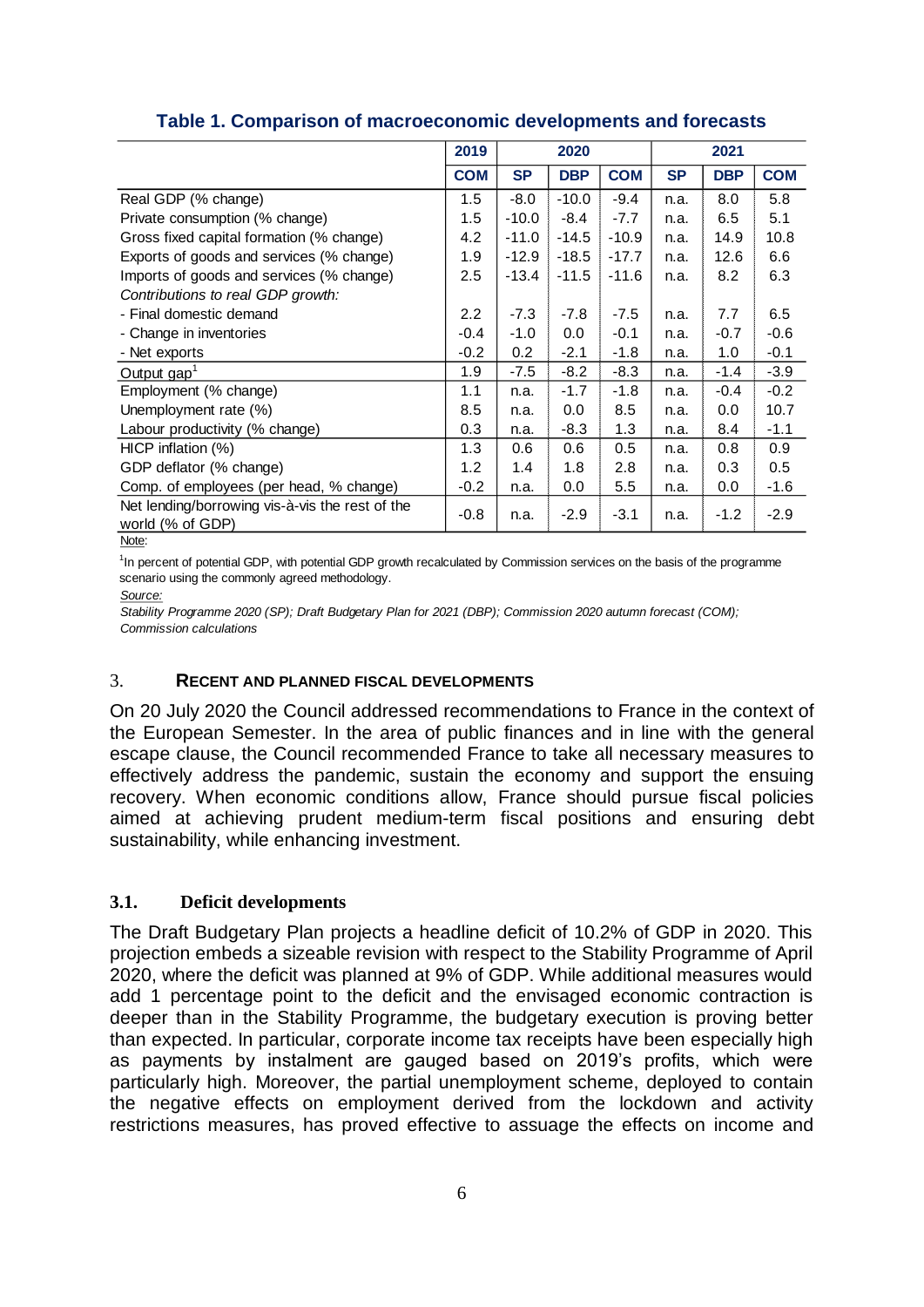consumption. This helped sustain income tax and VAT receipts. Furthermore, due to the eight-week lockdown and to restrictions thereafter, public consumption and investment fell substantially. All in all, higher than expected tax revenues, jointly with lower spending execution are projected to offset a large share of the deficit increase that would result from the deterioration of the macroeconomic conditions and the adopted deficit-increasing emergency and recovery measures. In turn, the Commission 2020 autumn forecast projects a slightly higher deficit, of 10.5% of GDP despite a smaller GDP contraction by some ½ percentage point.

The revenue-to-GDP ratio in the Plan is higher by around 34% of GDP than the one projected in the Commission forecast, with a somewhat different composition of revenue categories. In particular, despite a similar decline in nominal terms of proceeds from indirect taxation and social contributions, the Plan posts higher ratios over GDP of these items, due to a projected deeper GDP contraction. In turn, similar direct tax revenue-to-GDP ratios in both projections conceal, however, a somewhat more resilient evolution in levels in the Commission forecast.

The public expenditure-to-GDP ratio is higher in the Draft Budgetary Plan by ½ percentage point, mainly due to public consumption items and, to a lesser extent, public investment. However, the Commission projections embed a stronger cyclical increase in social benefits. As for the macroeconomic forecasts, any budgetary projection in the current circumstances is subject to a high degree of uncertainty.

The deterioration in the structural balance estimated by the Commission, as opposed to the improvement in the Plan's (recalculated) structural balance<sup>7</sup>, is mainly due to the fact that the Plan considers COVID-19-related measures as one-offs.<sup>8</sup>

For 2021, the Plan projects a deficit at 6.7% of GDP. It assumes grants of 0.7% of GDP under the Recovery and Resilience Facility and expenditure of 1.1% of GDP related to the French recovery plan (*France Relance*).<sup>9</sup>

The deficit improvement in the Plan with respect to 2020 is explained by the expected economic rebound and the phasing out of the temporary COVID-19-related measures. The Plan projects an expansionary fiscal stance, mainly due to the recovery measures. However, a mechanical reading of traditional indicators is not well suited at the current juncture to assessing the fiscal stance. The introduction and subsequent withdrawal of sizeable temporary emergency measures distort the

<sup>&</sup>lt;sup>7</sup> Cyclically adjusted balance net of one-off and temporary measures, recalculated by the Commission using the commonly agreed methodology. The estimates of the structural budget balance are affected by high uncertainty due to the economic consequences of the COVID-19 pandemic.

<sup>&</sup>lt;sup>8</sup> The Commission has not classified COVID-19-related measures as one-off in its autumn 2020 forecast because the one-off classification does not appear to be the best suited for several of the measures taken in response to the COVID-19 pandemic. The Commission has a well-developed set of principles for defining what is a oneoff measure for the purpose of fiscal surveillance. That methodology is relatively restrictive, for example excluding compensatory payments to households or businesses not directly triggered by the pandemic and for which the government has a larger degree of discretion. Moreover, given the large uncertainties on the duration and the impact of certain measures, most measures would not qualify as one-off in an ex ante assessment. The Commission favours taking into account such measures as part of its application of the Stability and Growth Pact under the activation of the General Escape Clause.

<sup>9</sup> This is a broader EUR 100 billion recovery plan mostly to be engaged over the period 2020-2022 and presented by the government early in September.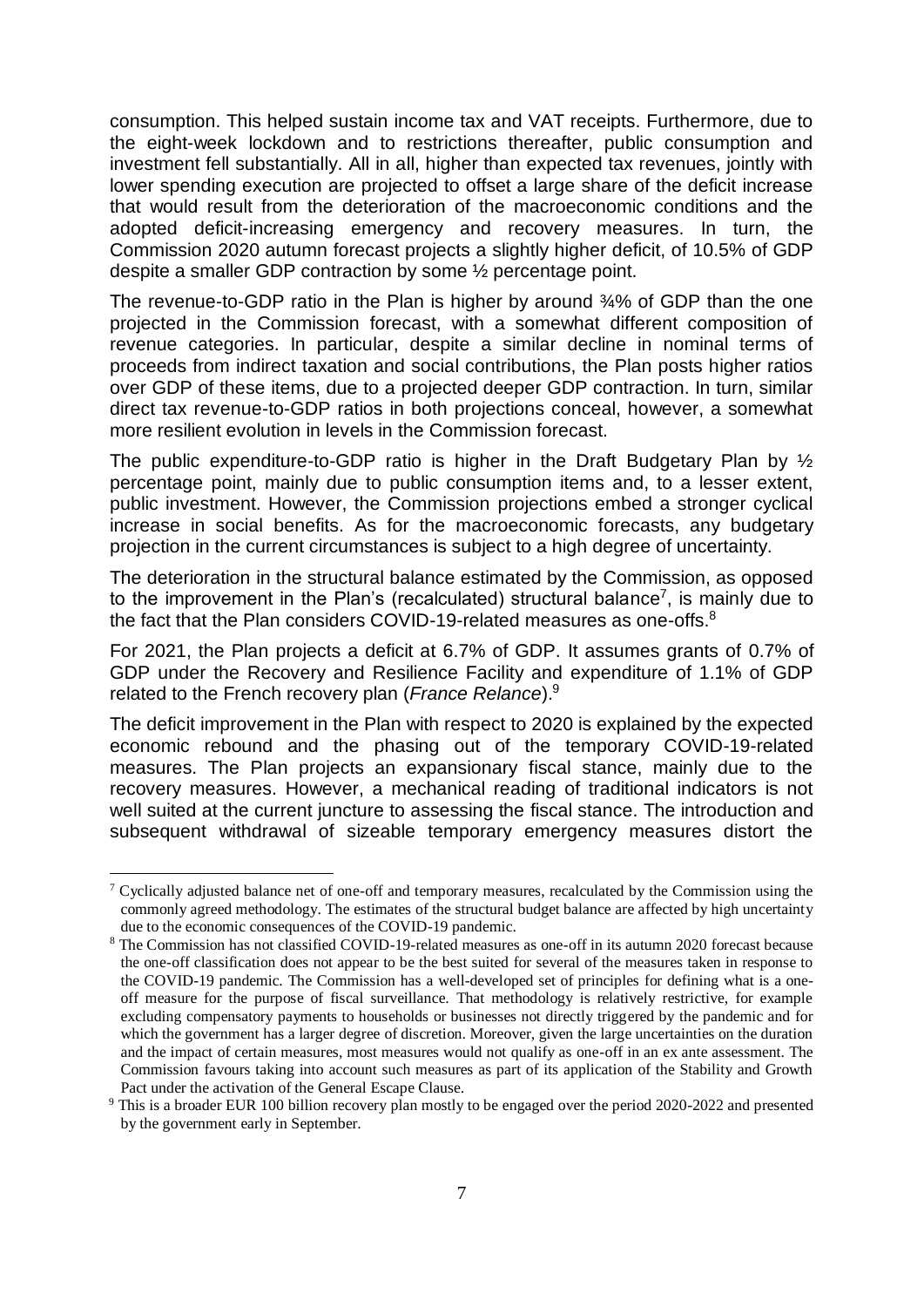picture, as the corresponding changes in the level of public spending from one year to the next affect the indicators used to assess the fiscal stance. Excluding the temporary emergency measures from the calculation of the fiscal stance indicators provides a more representative assessment of the underlying fiscal support to economic activity.

In turn, the Commission 2020 autumn forecast projects a higher headline deficit, of 8.3% of GDP. The difference between both sets of projections is mainly explained by the assumed Recovery and Resilience Facility-related grants in the Plan of 0.7% of GDP and a less optimistic growth projection for 2021. For the time being, since the submission of the Recovery and Resilience Facility and subsequent approval are only expected to take place in 2021, the Commission forecast includes the EUR 4 billion pre-financing of Recovery and Resilience Facility grants in  $2021^{10}$  as a financial transaction with no impact on the budget balance in 2021, but with a public debt-reducing impact. On the expenditure side, in line with its no-policy change assumption, the Commission forecast includes all measures sufficiently detailed and credibly announced in the Draft Budgetary Plan, including the expenditure related to the to the French recovery plan (*France Relance*) of 1.1% of GDP. <sup>11</sup>

The revenue-to-GDP ratio in 2021 is almost 1 percentage point lower in the Commission forecast. This mainly reflects the assumed treatment of RRF-related grants described above. Apart from this, the Plan assumes higher revenues from social security contributions and lower proceeds from direct taxes than the Commission. In turn, the expenditure-to-GDP ratio is around ¾ percentage point higher in Commission's projections mostly due to higher social spending.

Some risks to the budgetary targets in the Plan for 2021 have already materialised. These relate to the additional support measures announced following the new lockdown, not included in the Plan. On 4 November 2020 the French government presented the fourth amended Budget Law for 2020. This amendment considerably revises downwards the macroeconomic projections contained in the Draft Budgetary Plan and the fiscal targets for 2020 therein. In particular, the general government deficit is revised from 10.2% of GDP in the Plan to 11.3%, due to the expansion of the envelope of COVID-19-related measures by around 1% of GDP.

<sup>&</sup>lt;sup>10</sup> The amount of pre-financing is based on the Council Presidency compromise proposal for the RRF Regulation (11538/20) of 7 October 2020, on which the Council Presidency obtained a mandate for conducting the negotiations with the European Parliament.

 $11$  Given the limited information on the use of Recovery and Resilience Facility (RRF), the approach to its incorporation in the 2020 autumn forecast is based on technical assumptions, following to the extent possible the customary no policy-change assumption that the Commission uses in its forecast. The approach is explained in detail in Box I.4.3 of the European Commission's Economic Forecast Autumn 2020 (*[https://ec.europa.eu/info/sites/info/files/economy-finance/ip136\\_en.pdf](https://ec.europa.eu/info/sites/info/files/economy-finance/ip136_en.pdf)*). The forecast only incorporates those measures that are credibly announced and sufficiently detailed in the Draft Budgetary Plans, irrespective of whether they are planned to be part of the (forthcoming) draft Recovery and Resilience Plans. Thus, in principle only measures planned for 2021 were included. No financing from the RRF has been included on the revenue side of the budgetary projections. Only the pre-financing of RRF grants is included in the forecast for 2021. The assumptions on expenditure measures linked to the RRF in the Commission forecast are without prejudice to the assessment of the Recovery and Resilience Plans.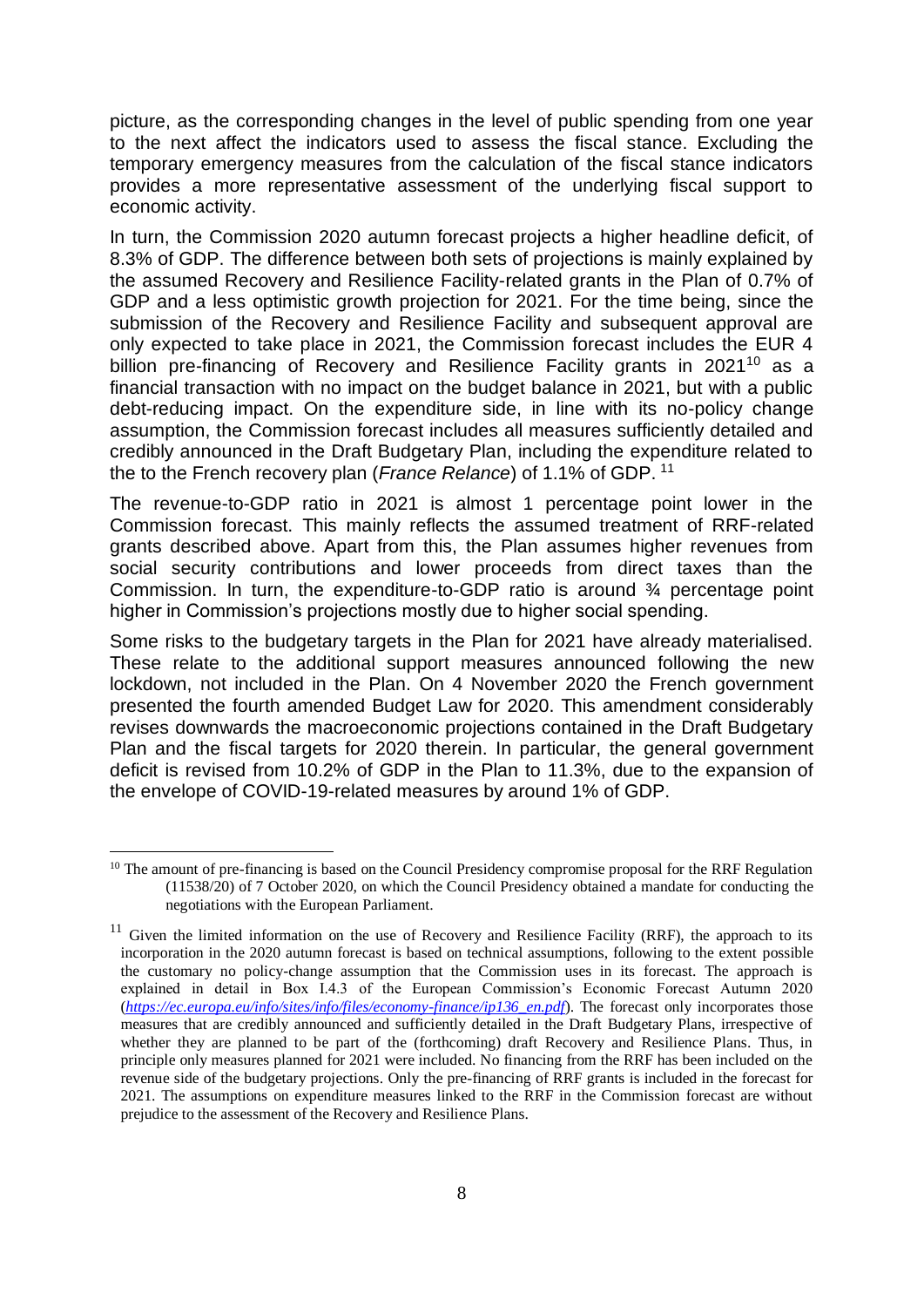As in other countries, the government has provided public guarantees to sustain economic activity and sectors particularly hit by the pandemic. Should these guarantees be called, this will be reflected in public debt and deficits in the future. The Plan also incorporates medium-term budgetary projections until 2025. According to them, the public deficit is projected to reduce gradually to 4.9% of GDP in 2022, 4.0% in 2023, 3.4% in 2024 and to 2.9% of GDP in 2025. These projections are based on a constant structural annual adjustment of 0.5% of GDP each year. In turn, public debt is envisaged to peak in 2024 at 117.8% of GDP and to start declining only in 2025, when it would reach 117.4% of GDP.

Finally, the draft budget bill for  $2021^{12}$  contains an annex that, for the first time, assesses in a comprehensive way the environmental impact of the State's budget. In particular, the document implements a new classification of budgetary and fiscal expenditure items, referred to as green budget, and identifies environmentallyrelevant fiscal resources. Based on a new methodology applied to the central government total expenditure rule for 2021, the green budget identifies about EUR 38 billion (1.6% of GDP) of expenditures with only favourable environmental impact.<sup>13</sup> Expenditures with both favourable and unfavourable impacts amounts to about EUR 5 billion (0.2% of GDP), while those with only unfavourable impacts amount to EUR 10 billion (0.4% of GDP). Fiscal resources with an environmental dimension<sup>14</sup>, would amount to about EUR 65 billion (2.7% of GDP) in 2021, mostly comprising taxes.

<sup>&</sup>lt;sup>12</sup> This corresponds to the budgetary document putting forward revenues and expenditure for the State for the upcoming year, based on a given budgetary and financial equilibrium. It is linked to but differs from the Draft Budgetary Plan.

<sup>&</sup>lt;sup>13</sup> Along at least one of six pre-defined environmental dimensions.

<sup>&</sup>lt;sup>14</sup> The definition of public environmental resources is specific to the methodology applied by the French authorities; given the absence of a commonly agreed definition for green fiscal resources at the EU level.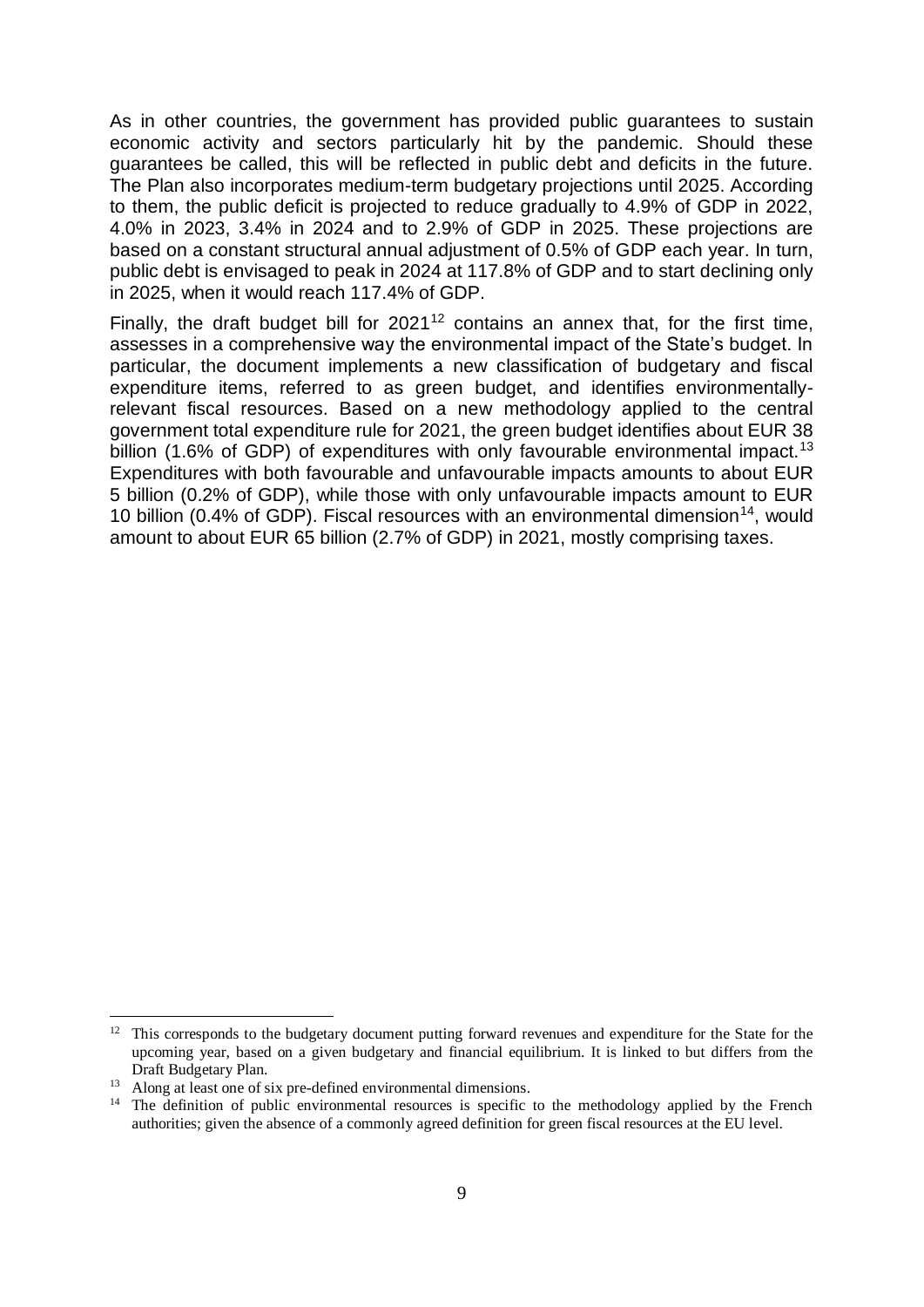| (% of GDP)                               | 2019       |            | 2020      |            | 2021       |           |            | Change:<br>2019-2021 |            |
|------------------------------------------|------------|------------|-----------|------------|------------|-----------|------------|----------------------|------------|
|                                          | <b>COM</b> | <b>DBP</b> | <b>SP</b> | <b>DBP</b> | <b>COM</b> | <b>SP</b> | <b>DBP</b> | <b>COM</b>           | <b>DBP</b> |
| <b>Revenue</b>                           | 52.6       | 52.6       | 52.9      | 53.4       | 52.6       | n.a.      | 52.5       | 51.6                 | $-0.1$     |
| of which:                                |            |            |           |            |            |           |            |                      |            |
| - Taxes on production and                | 16.8       | 16.8       | n.a.      | 17.3       | 16.9       | n.a.      | 16.6       | 16.6                 | $-0.2$     |
| - Current taxes on income,               | 13.1       | 13.1       | n.a.      | 13.2       | 13.0       | n.a.      | 12.5       | 12.7                 | $-0.6$     |
| - Capital taxes                          | 0.6        | 0.6        | n.a.      | 0.7        | 0.7        | n.a.      | 0.6        | 0.6                  | 0.0        |
| - Social contributions                   | 16.8       | 16.8       | n.a.      | 16.9       | 16.7       | n.a.      | 16.9       | 16.7                 | 0.1        |
| - Other (residual)                       | 5.2        | 5.2        | n.a.      | 5.3        | 5.4        | n.a.      | 5.9        | 5.1                  | 0.7        |
| <b>Expenditure</b>                       | 55.6       | 55.6       | 61.9      | 63.6       | 63.1       | n.a.      | 59.2       | 59.9                 | 3.6        |
| of which:                                |            |            |           |            |            |           |            |                      |            |
| - Primary expenditure                    | 54.1       | 54.1       | n.a.      | 62.3       | 61.7       | n.a.      | 57.9       | 58.7                 | 3.8        |
| of which:                                |            |            |           |            |            |           |            |                      |            |
| Compensation of employees                | 12.3       | 12.3       | n.a.      | 13.7       | 13.4       | n.a.      | 12.9       | 12.9                 | 0.6        |
| Intermediate consumption                 | 4.9        | 4.9        | n.a.      | 5.8        | 5.6        | n.a.      | 5.3        | 5.7                  | 0.4        |
| Social payments                          | 25.4       | 25.4       | n.a.      | 30.0       | 30.2       | n.a.      | 27.4       | 27.7                 | 2.0        |
| <b>Subsidies</b>                         | 2.8        | 2.8        | n.a.      | 2.8        | 2.7        | n.a.      | 2.3        | 2.6                  | $-0.5$     |
| Gross fixed capital formation            | 3.7        | 3.7        | n.a.      | 3.9        | 3.9        | n.a.      | 4.2        | 3.9                  | 0.5        |
| Other (residual)                         | 5.1        | 5.1        | n.a.      | 6.1        | 6.0        | n.a.      | 5.8        | 6.0                  | 0.7        |
| - Interest expenditure                   | 1.5        | 1.5        | n.a.      | 1.3        | 1.4        | n.a.      | 1.3        | 1.2                  | $-0.2$     |
| General government balance<br>(GGB)      | $-3.0$     | $-3.0$     | $-9.0$    | $-10.2$    | $-10.5$    | n.a.      | $-6.7$     | $-8.3$               | $-3.7$     |
| <b>Primary balance</b>                   | $-1.6$     | $-1.6$     | n.a.      | $-8.9$     | $-9.1$     | n.a.      | $-5.4$     | $-7.1$               | $-3.8$     |
| One-off and other temporary<br>measures  | $-0.9$     | $-0.9$     | $-1.7$    | $-2.9$     | $-0.1$     | n.a.      | $-0.2$     | $-0.2$               | 0.7        |
| GGB excl. one-offs                       | $-2.1$     | $-2.1$     | $-7.3$    | $-7.3$     | $-10.3$    | n.a.      | $-6.5$     | $-8.1$               | $-4.4$     |
| Output gap <sup>1</sup>                  | 1.9        | 2.4        | $-7.5$    | $-8.2$     | $-8.3$     | n.a.      | $-1.4$     | $-3.9$               | $-3.9$     |
| Cyclically-adjusted balance <sup>1</sup> | $-4.2$     | $-4.5$     | $-4.2$    | $-5.0$     | $-5.3$     | n.a.      | $-5.8$     | $-5.8$               | $-1.3$     |
| Structural balance (SB) <sup>2</sup>     | $-3.3$     | $-3.6$     | $-2.5$    | $-2.1$     | $-5.1$     | n.a.      | $-5.6$     | $-5.7$               | $-2.0$     |
| Structural primary balance <sup>2</sup>  | $-1.9$     | $-2.2$     | n.a.      | $-0.8$     | $-3.8$     | n.a.      | $-4.3$     | $-4.5$               | $-2.2$     |

# **Table 2. Composition of the budgetary adjustment**

Notes*:*

<sup>1</sup> Output gap (in % of potential GDP) and cyclically-adjusted balance according to the DBP/Programme as recalculated by Commission on the basis of the DBP/Programme scenario using the commonly agreed methodology.

<sup>2</sup> Structural (primary) balance corresponds to cyclically-adjusted (primary) balance excluding one-off and other temporary measures.

*Source:*

*Stability Programme 2020 (SP); Draft Budgetary Plan for 2021 (DBP); Commission 2020 autumn forecast (COM); Commission calculations*

# <span id="page-10-0"></span>**3.2. Debt developments**

In the Draft Budgetary Plan, the public debt-to-GDP ratio is planned to rise by 19.4 percentage points, to reach 117.5% of GDP at the end 2020. The snowball effect will entail a sizeable debt-increasing impact with respect to 2019, driven by the considerable contraction in nominal GDP. Likewise, the primary deficit will add almost 9 additional percentage points to the debt ratio, due to the COVID-19-related measures and, more importantly, to its cyclical component. The stock-flow adjustments will also contribute to increasing the debt, though only slightly because of the sizeable contribution of issuance premia.<sup>15</sup>

For 2021, the Plan projects the debt ratio to dwindle by around 1¼ percentage points, to 116.2% of GDP. The debt-increasing effect from the primary deficit,

 $\overline{a}$ <sup>15</sup> The fourth amended Budget Law for 2020 presented last 4 November now projects the public debt-to-GDP ratio at 119.8% of GDP in 2020.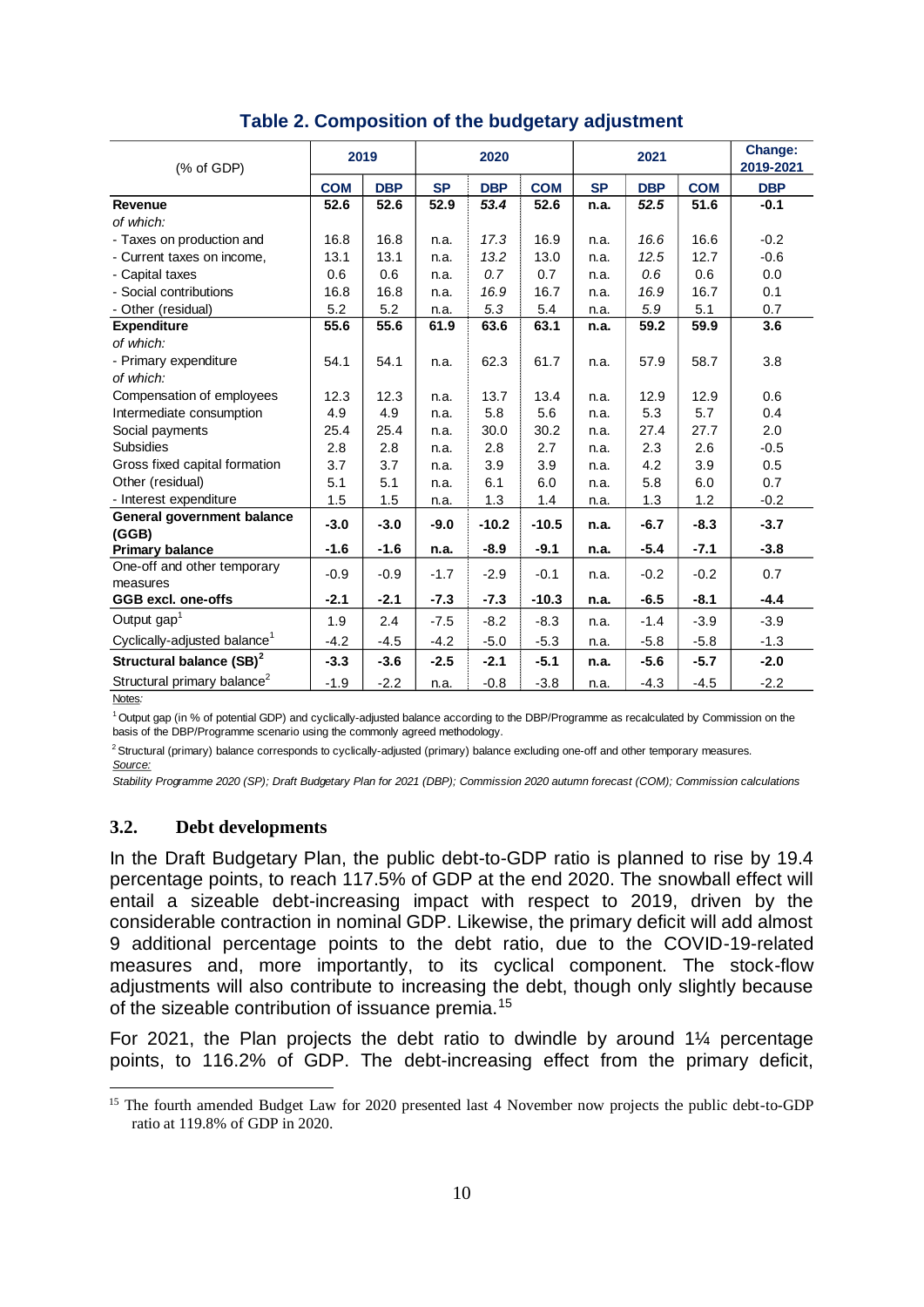although lower compared to 2020, is set to be largely offset by the projected brisk economic rebound through the snowball effect, while the debt-increasing contribution from interest payments is projected to remain broadly stable with respect to the previous year. The stock-flow adjustments will add around 1 percentage point to the debt ratio, mostly due to the funds deployed to provide loans and capital injections to strategic companies in the context of the COVID-19 outbreak. The sizeable amount of public guarantees provided and taken up so far implies the possibility that some of these being called and thus a significant downward risk to the government balance in 2021 and subsequent years.

The debt projections in the Draft Budgetary Plan are somewhat higher than in the Stability Programme due to the higher primary deficits projected in the Plan and the downward revision to the macroeconomic scenario compared to last spring.

|                                 | 2019   | 2020      |            |            | 2021      |            |            |
|---------------------------------|--------|-----------|------------|------------|-----------|------------|------------|
| $%$ of GDP)                     |        | <b>SP</b> | <b>DBP</b> | <b>COM</b> | <b>SP</b> | <b>DBP</b> | <b>COM</b> |
| Gross debt ratio <sup>1</sup>   | 98.1   | 115.2     | 117.5      | 115.9      | n.a.      | 116.2      | 117.8      |
| Change in the ratio             | 0.1    | 17.1      | 19.4       | 17.8       | n.a.      | $-1.3$     | 1.9        |
| Contributions <sup>2</sup> :    |        |           |            |            |           |            |            |
| 1. Primary balance              | 1.6    | n.a.      | 8.9        | 9.1        | n.a.      | 5.4        | 7.1        |
| 2. "Snow-ball" effect           | $-1.2$ | n.a.      | 10.0       | 8.2        | n.a.      | $-7.7$     | $-5.7$     |
| Of which:                       |        |           |            |            |           |            |            |
| Interest expenditure            | 1.5    | n.a.      | 1.3        | 1.4        | n.a.      | 1.3        | 1.2        |
| Real growth effect              | $-1.4$ | 8.4       | 10.7       | 9.8        | n.a.      | $-8.7$     | $-6.3$     |
| Inflation effect                | $-1.2$ | $-1.5$    | $-2.0$     | $-3.0$     | n.a.      | $-0.3$     | $-0.5$     |
| 3. Stock-flow adjustment        | $-0.3$ | 1.0       | 0.2        | 0.2        | n.a.      | 1.0        | 0.5        |
| Of which:                       |        |           |            |            |           |            |            |
| Cash/accruals difference        |        | n.a.      | n.a.       |            | n.a.      | n.a.       |            |
| Net accumulation of financial   |        | n.a.      | n.a.       |            | n.a.      | n.a.       |            |
| of which privatisation proceeds |        | n.a.      | n.a.       |            | n.a.      | n.a.       |            |
| Valuation effect & residual     |        | n.a.      | n.a.       |            | n.a.      | n.a.       |            |

#### **Table 3. Debt developments**

Notes:

<sup>1</sup> End of period.

 $2$ The snow-ball effect captures the impact of interest expenditure on accumulated debt, as well as the impact of real GDP growth and inflation on the debt ratio (through the denominator). The stock-flow adjustment includes differences in cash and accrual accounting, accumulation of financial assets and valuation and other residual effects.

#### *Source:*

*Stability Programme 2020 (SP); Draft Budgetary Plan for 2021 (DBP); Commission 2020 autumn forecast (COM); Commission calculations*

In turn, the Commission 2020 autumn forecast projects a relatively different evolution for both years. The debt ratio is also expected to rise briskly in 2020, although to a lower level than in the Draft Budgetary Plan. This is due to a smaller contraction of nominal GDP, despite similar general government deficits. In 2021, the public debt ratio is expected to increase further, outpacing the level projected in the Plan. This is mainly due to a higher primary deficit than planned by the French authorities.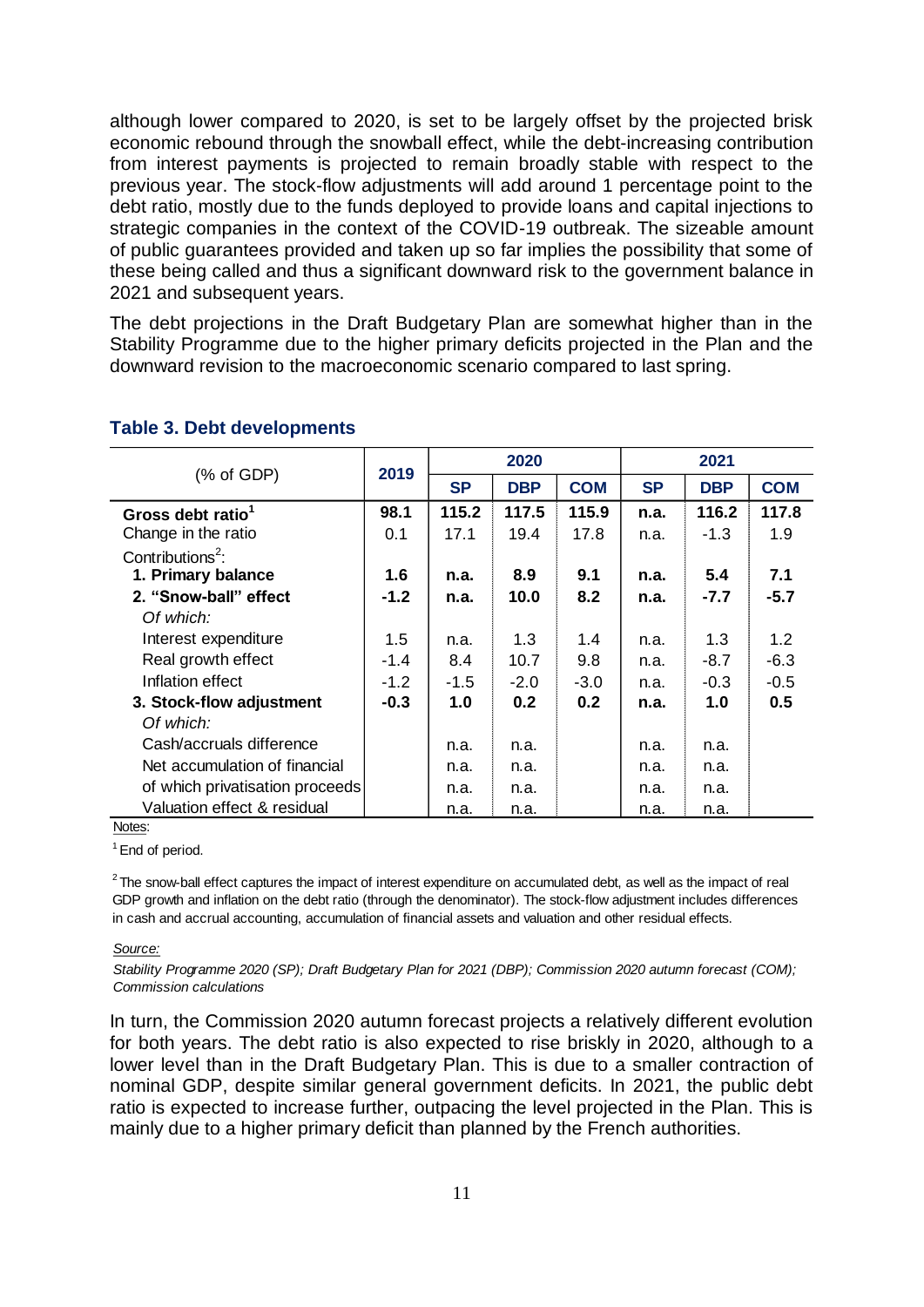#### <span id="page-12-0"></span>**4. MEASURES UNDERPINNING THE DRAFT BUDGETARY PLAN**

The Draft Budgetary Plan focuses on the policy response undertaken in the context of the COVID-19 outbreak in 2020 and the measures planned to sustain the recovery in 2020 and 2021. Supportive fiscal measures should be tailored to the specific situation of each Member State, but as a rule, they should be well targeted and temporary. Their use and effectiveness should be regularly reviewed by the national authorities. Depending on the development of the pandemic, emergency fiscal measures should to be adjusted and combined with other measures that improve economic fundamentals, support the green and digital transition and have a positive impact on demand.

### <span id="page-12-1"></span>**4.1. Measures in 2020**

In response to the COVID-19 pandemic, and as part of a coordinated Union approach, France adopted in 2020 timely budgetary measures to increase the capacity of its health system, contain the pandemic, and provide relief to those individuals and sectors that have been particularly affected. According to the Plan, those measures amount to 2.9%<sup>16</sup> of GDP. The expenditure measures include the funding of a partial unemployment scheme amounting to 1.4% of GDP; 0.4% of GDP additional expenditure<sup>17</sup> to strengthen healthcare services, health insurance allowances and compensation of healthcare personnel; the creation of a solidarity fund and other support measures amounting to 0.8% of GDP to provide direct support to small and very small enterprises as well as self-employed. On the revenue side, measures in 2020 include exemptions of social security contributions and advanced reimbursements of carry-back losses in the corporate income tax amounting to 0.3% of GDP.

Beyond the emergency measures in response to the COVID-19 pandemic, France also adopted measures under the umbrella of *France Relance* worth EUR 4.5 billion (0.2% of GDP) in 2020. These measures mainly include hiring bonuses, additional public investment and subsidies to businesses.

In addition, France announced measures that, while not having any direct impact on the deficit, contributed to providing liquidity support to businesses, which the Plan estimates at 18.1% of GDP.<sup>18</sup> Those measures include tax and social charges deferrals for companies; accelerated refund of tax and VAT credits; creation of a dedicated reserve for direct support to strategic companies via equity investment (altogether amounting to 3.3% of GDP) and loan guarantees  $(14.7\%^{19}$  of GDP). Based on available information, the take-up of the guarantees as of October 2020 is estimated at 5.6% of GDP.

Overall, the measures taken by France in 2020 were in line with the guidelines of the Commission Communication of 13 March 2020 on a coordinated economic response to the COVID-19 outbreak.

<sup>16</sup> See footnote 2.

 $17$  Idem

<sup>18</sup> See footnote 3.

<sup>19</sup> Idem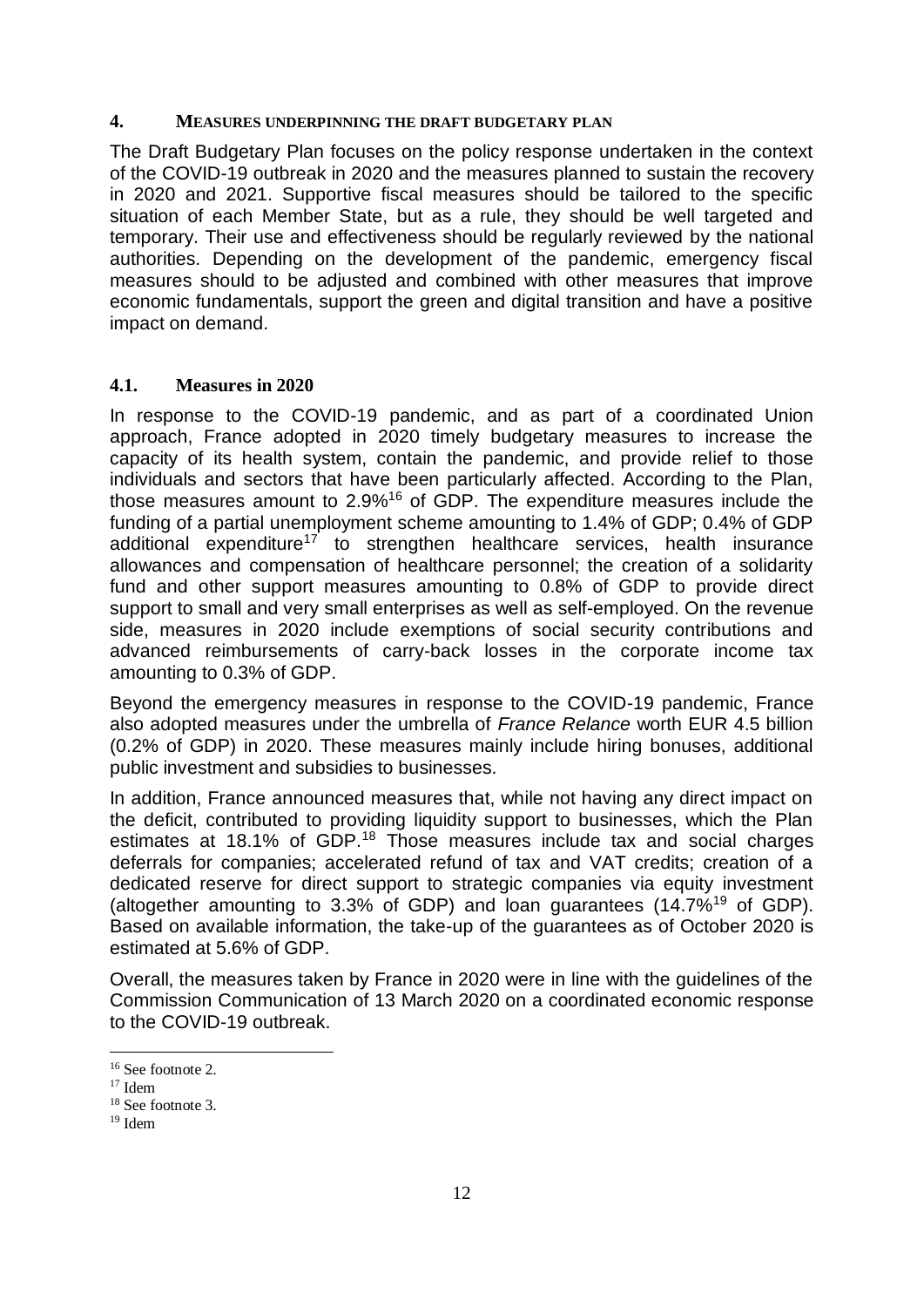### <span id="page-13-0"></span>**4.2. Measures in 2021**

For 2021, the Plan presents a set of new measures aimed at supporting the envisaged recovery, including by providing a positive impact on aggregate demand and employment, improving economic fundamentals and supporting the green and digital transition.

These measures are part of *France Relance*. They are mainly temporary and concern expenditure, although the most sizeable one is a permanent reduction in taxes on production that is not matched by any offsetting measure. This revenue measure, together with the permanent increase in mainly healthcare wages, amount to 0.7% of GDP in 2021 according to the Commission forecast. The Plan contains additional measures to reinforce the healthcare system, in particular investments worth 0.1% of GDP as foreseen under the so-called Ségur Agreement concluded in July 2020 with social partners.

A number of measures provide incentives for employment, including by increasing the employment chances of unemployed and inactive workers, as well as by supporting the retention of workers by solvent businesses. For example, the Plan extends the partial activity scheme for an amount of EUR 6.6 billion in 2021. It puts special emphasis on measures to promote youth employment via the promotion of apprenticeship and work-study contracts, hiring subsidies and reinforced support to job seeking, for an overall amount of EUR 3.8 billion. Additional EUR 1.3 billion are devoted to professional training, with an explicit link made to the implementation of the partial activity scheme.

Other measures directly support public and private investment and address objectives of the European Green Deal and the Digital Agenda for Europe. For example, out of the EUR 30 billion to promote the green transition included in *France Relance*, the Plan includes measures amounting to EUR 6.6 billion to support building renovations to improve energy efficiency, reduction of industrial emissions, the agricultural transition, green technologies and greener energy sources, including hydrogen, biodiversity, sustainable mobility and the circular economy in 2021.

The Plan also incorporates measures aimed to enhance potential growth and competitiveness. On the expenditure side, these include measures for EUR 4 billion aimed to accelerate the digitalisation of firms and of public administration, reduce technological dependence on other countries, enhance business financing. These measures also include support for cultural sectors. On the revenue side, the plan embeds a EUR 10 billion permanent reduction in taxes on production, promoting a growth-friendlier tax system. An additional cut in taxes on production worth EUR 10 billion is also planned in 2022.

The measures in the Plan provide support to businesses with positive prospects of financial solvency. Within the overall response strategy, ad hoc plans were designed and targeted to the sectors hardest hit by the COVID-19 outbreak, namely the tourism, automotive and aeronautics sectors. These sectoral plans combine a broad range of measures such as tax exemptions (namely in the tourism sector), loans, guarantees and direct investments, giving preference to the green and digital transition.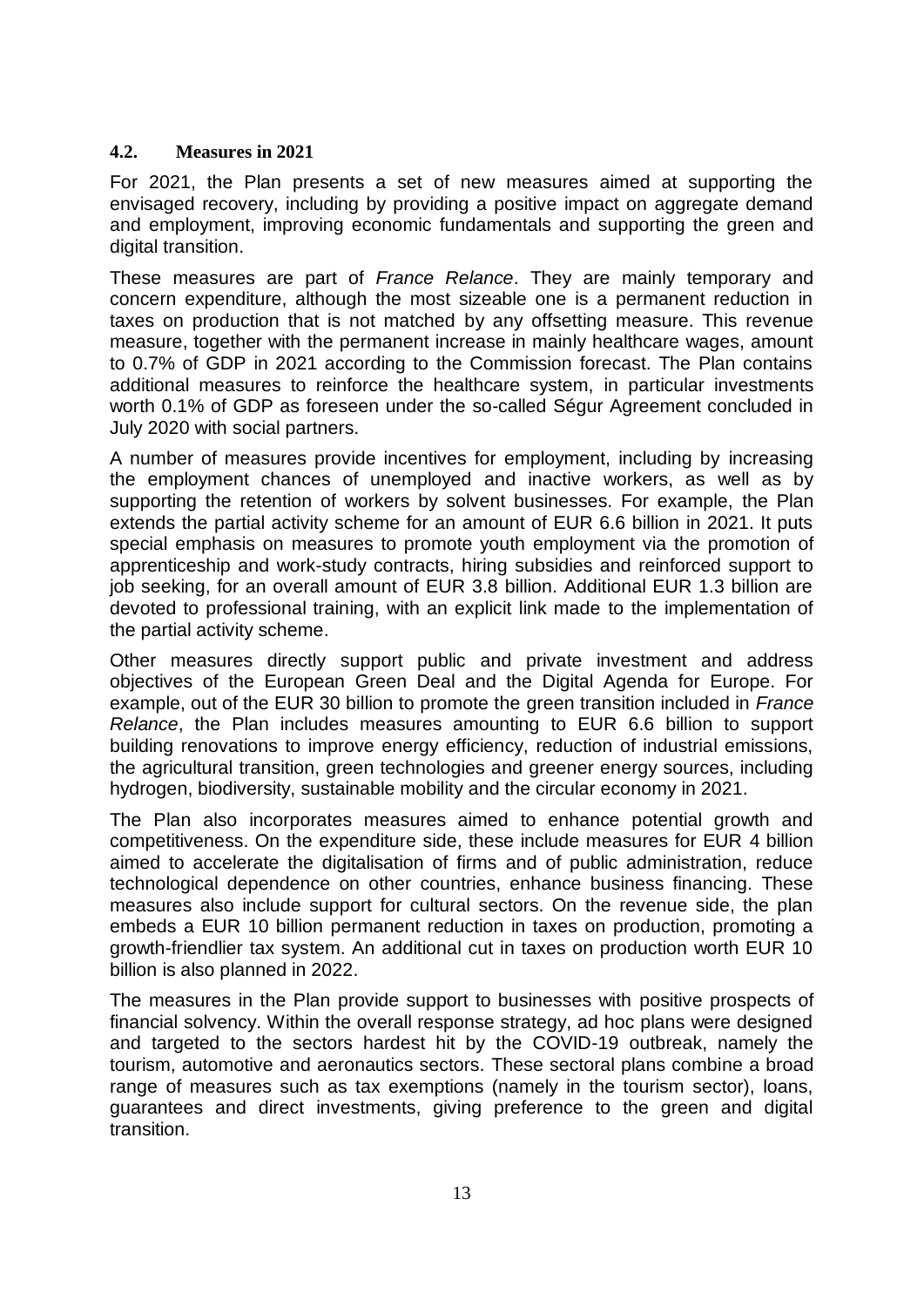Liquidity measures, namely in the form of guarantees on loans are also expected to continue to play an important role.

All the measures are presented in sufficient detail in the Plan and thus included in the Commission forecast, with no difference in their assessment.

In its opinion of 29 September 2020, the High Council of Public Finances (HCFP) considered that the fiscal plans for 2020 and 2021 are attainable, although subject to the high uncertainty underlying the macroeconomic projections and the health situation.

Overall, based on the information presented in the Draft Budgetary Plan and taking into account the Commission 2020 autumn forecast, most of the measures planned by France in 2021 are supporting economic activity against the background of considerable uncertainty. However, some measures appear not to be temporary or matched by offsetting measures. Given the level of France's government debt and high sustainability challenges in the medium term before the outbreak of the COVID-19 pandemic, it is important for France to ensure that, when taking supportive budgetary measures, fiscal sustainability in the medium term is preserved.

At the same time, it would be useful to regularly review the use, effectiveness and adequacy of the support measures and stand ready to adapt them as necessary to changing circumstances.

It is anticipated that France will submit its Recovery and Resilience Plan in 2021. The Regulation establishing a Recovery and Resilience Facility will set out how the Commission is to assess that the reforms and investments included in the Recovery and Resilience Plan are coherent with the policy priorities of the Union and the challenges identified in the context of the European Semester. This assessment by the Commission will inform the approval of the Plan by the Council and the information to the European Parliament.

| of<br>List<br>measures | <b>Description</b>                                                                                  | <b>ESA Code (Expenditure</b><br>/Revenue component) | <b>Adoption</b><br><b>Status</b> | <b>Budgetary impact</b><br>(% of GDP - change from previous<br>year - positive sign for deficit-<br>increasing measures) |        |        |  |
|------------------------|-----------------------------------------------------------------------------------------------------|-----------------------------------------------------|----------------------------------|--------------------------------------------------------------------------------------------------------------------------|--------|--------|--|
|                        |                                                                                                     |                                                     |                                  |                                                                                                                          | 2020   | 2021   |  |
| 1                      | unemployment<br>Temporary<br>scheme                                                                 | D62 (Expenditure)                                   | Partially<br>adopted             |                                                                                                                          | $+1.4$ | $-1.0$ |  |
| 2                      | Solidarity fund, subsidies to<br>SMEs, VSEs<br>self-<br>and<br>employed in the worst hit<br>sectors | D39 (Expenditure)                                   | Adopted                          |                                                                                                                          | $+0.4$ | $-0.4$ |  |
| 3                      | healthcare<br>Special<br>expenditure growth target                                                  | D1, D62, P2, D632                                   | Adopted                          |                                                                                                                          | $+0.7$ | $-0.6$ |  |
| 4                      | Exemptions<br>οf<br>social                                                                          | D611 (Revenue)                                      | Adopted                          |                                                                                                                          | $+0.2$ | $-0.2$ |  |

**Table 4.1.a. Main discretionary measures reported in the Draft Budgetary Plan**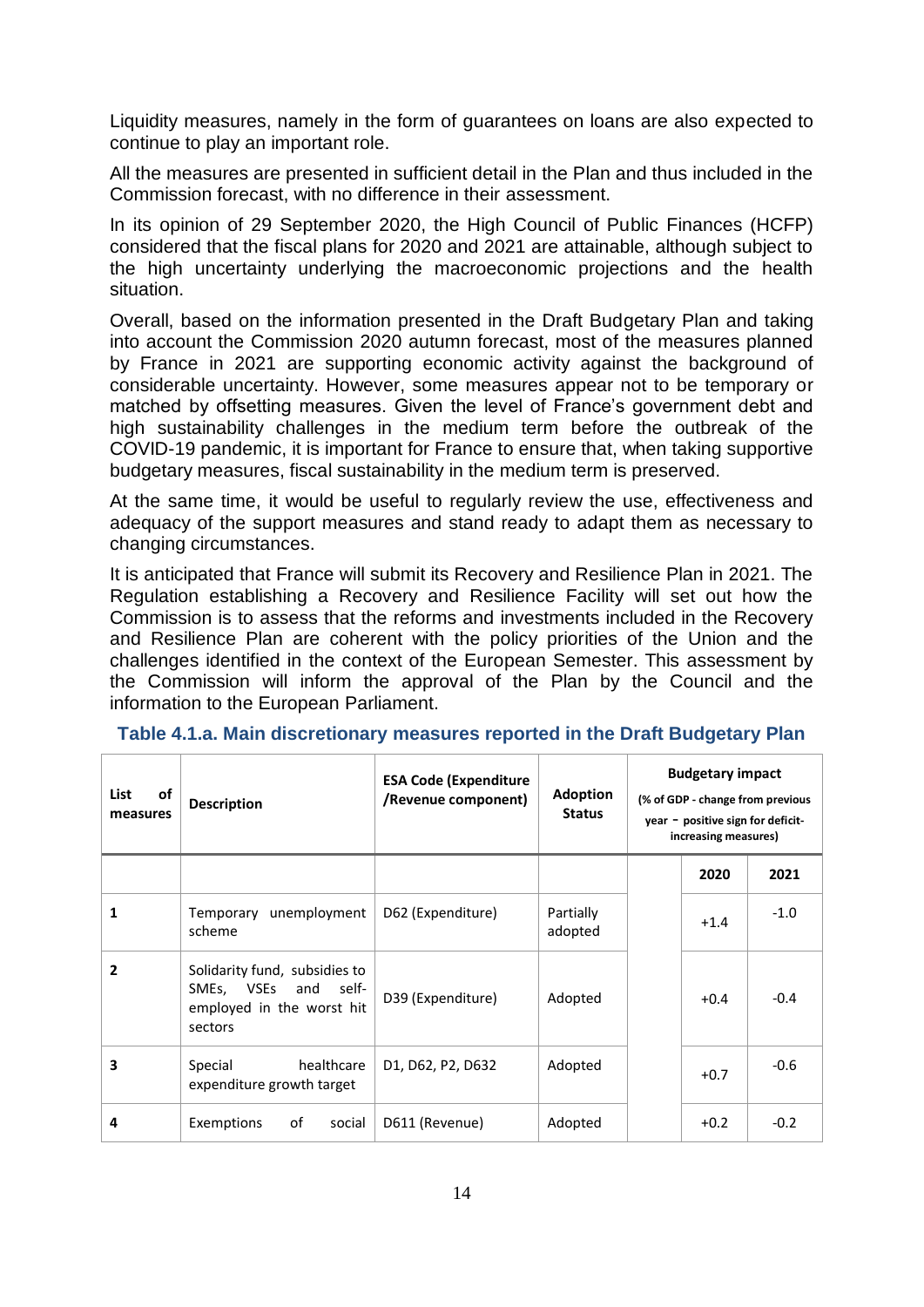|                |                                                                                                            |                                                    |                     | <b>Total</b> | $+3.9$  | $-0.8$  |
|----------------|------------------------------------------------------------------------------------------------------------|----------------------------------------------------|---------------------|--------------|---------|---------|
| 18             | miscellaneous<br>Other<br>measures included in the<br>French Recovery Plan                                 | D1, D62, D63, D39,<br>P51, D7, D9<br>(Expenditure) | Under<br>discussion |              | $+0.2$  | $+0.4$  |
| 17             | Increase in civil servants'<br>wages                                                                       | D1 (Expenditure)                                   | Under<br>discussion |              | $+0.05$ | $+0.2$  |
| 16             | Hiring bonuses, mentoring<br>programmes<br>and<br>apprenticeship<br>programmes                             | D39 (Expenditure)                                  | Under<br>discussion |              |         | $+0.2$  |
| 15             | healthcare<br>Increasing<br>expenditure                                                                    | P2 (Expenditure)                                   | Under<br>discussion |              |         | $+0.2$  |
| 14             | Investments to improve the<br>healthcare system                                                            | P51, D75 (Expenditure)                             | Under<br>discussion |              |         | $+0.1$  |
| 13             | Renovation of buildings                                                                                    | P51 (Expenditure)                                  | Under<br>discussion |              |         | $+0.1$  |
| 12             | CIT impact stemming from<br>the reduction in taxes on<br>production                                        | D5 (Revenue)                                       | Under<br>discussion |              |         | $-0.1$  |
| 11             | Reduction<br>of<br>taxes<br>on<br>production                                                               | D29 (Revenue)                                      | Under<br>discussion |              |         | $+0.4$  |
| 10             | Reduction of housing tax                                                                                   | D5 (Revenue)                                       | Adopted             |              | $+0.2$  | $+0.1$  |
| 9              | of<br>Smoothing<br>the<br>corporation tax reduction<br>scenario from 331/3% to 25%                         | D5 (Revenue)                                       | Adopted             |              | $+0.1$  | $+0.2$  |
| 8              | Reform of the<br>personal<br>income tax scale                                                              | D5 (Revenue)                                       | Adopted             |              | $+0.2$  |         |
| $\overline{7}$ | Other<br>COVID-19-related<br>emergency measures                                                            | D31, D5, D62, D7, D9<br>(Expenditure)              | Adopted             |              | $+0.3$  | $-0.3$  |
| 6              | One-off grant<br>self-<br>to<br>employed workers                                                           | D62 (Expenditure)                                  | Adopted             |              | $+0.04$ | $-0.04$ |
| 5              | Extension of replacement<br>income and postponement<br>reform<br>of<br>the<br>of<br>unemployment insurance | D62 (Expenditure)                                  | Adopted             |              | $+0.1$  | $-0.1$  |
|                | security contributions                                                                                     |                                                    |                     |              |         |         |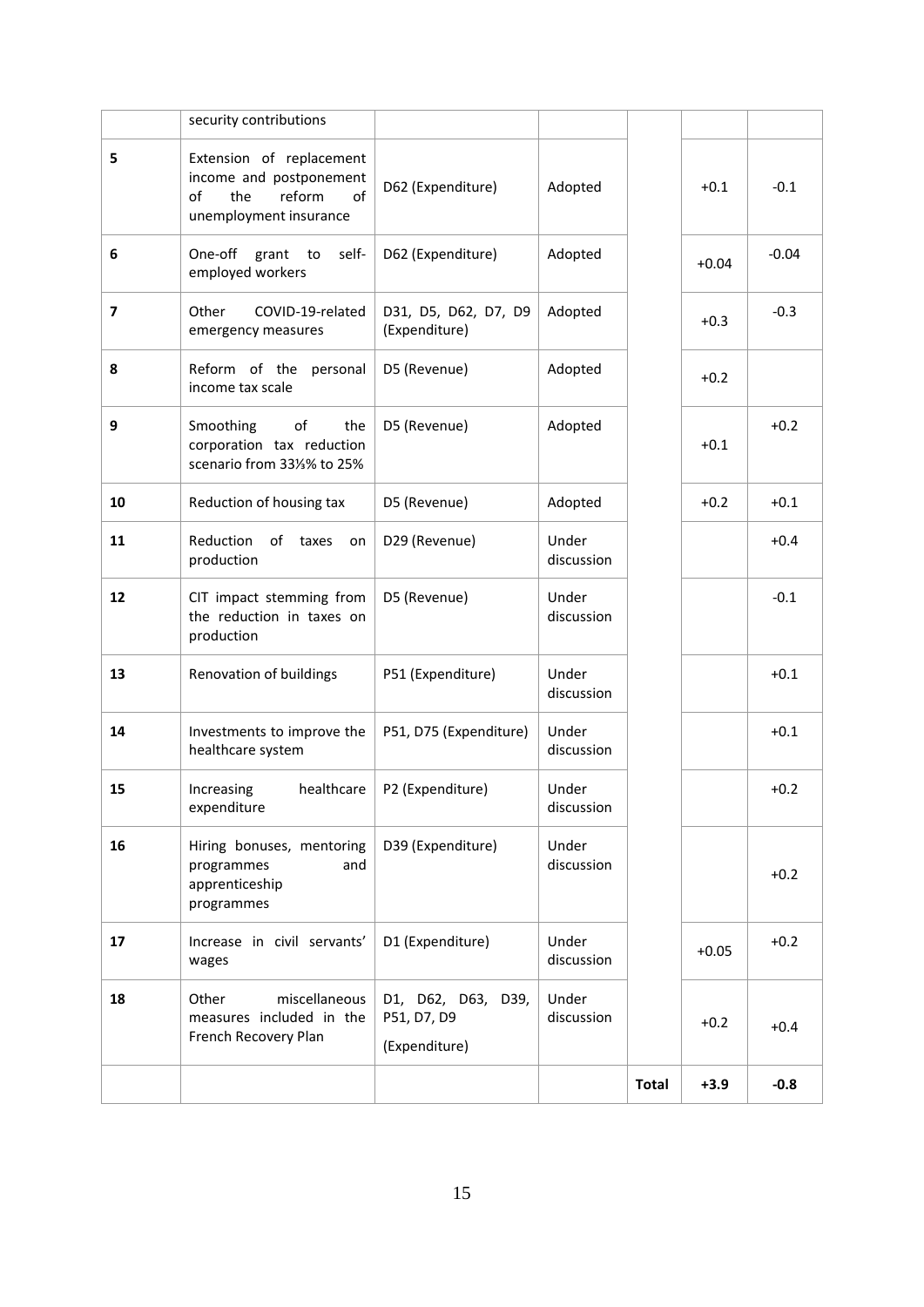# **Table 4.1.b. Guarantees adopted/announced in response to COVID-19 outbreak**

| List of<br>measures     | <b>Description</b>                                    | <b>Adoption</b><br><b>Status</b> | Maximum amount of<br>contingent liability*<br>(% of GDP) |      | <b>Current take-up</b><br>(actual contingent<br>liability, % of GDP) |
|-------------------------|-------------------------------------------------------|----------------------------------|----------------------------------------------------------|------|----------------------------------------------------------------------|
| 1                       | State guarantee scheme on<br>portfolio loans          | adopted                          |                                                          | 13.5 | 5.6                                                                  |
| $\mathbf{z}$            | Public reinsurance on<br>outstanding credit insurance | adopted                          |                                                          | 0.4  | n.a.                                                                 |
| $\overline{\mathbf{3}}$ | Public reinsurance on short-<br>term export credit    | adopted                          |                                                          | 0.2  | n.a.                                                                 |
|                         |                                                       |                                  | <b>Total</b>                                             | 14.2 | 5.6                                                                  |

**\*** Any budgetary impact related to expected losses or actual calls should be provided in the standard table **5.1 Description of discretionary measures included in the draft budget** *(see Code of Conduct,* 

[https://ec.europa.eu/economy\\_finance/economic\\_governance/sgp/pdf/coc/2014-11-07\\_two\\_pack\\_coc\\_amended\\_en.pdf](https://ec.europa.eu/economy_finance/economic_governance/sgp/pdf/coc/2014-11-07_two_pack_coc_amended_en.pdf) )